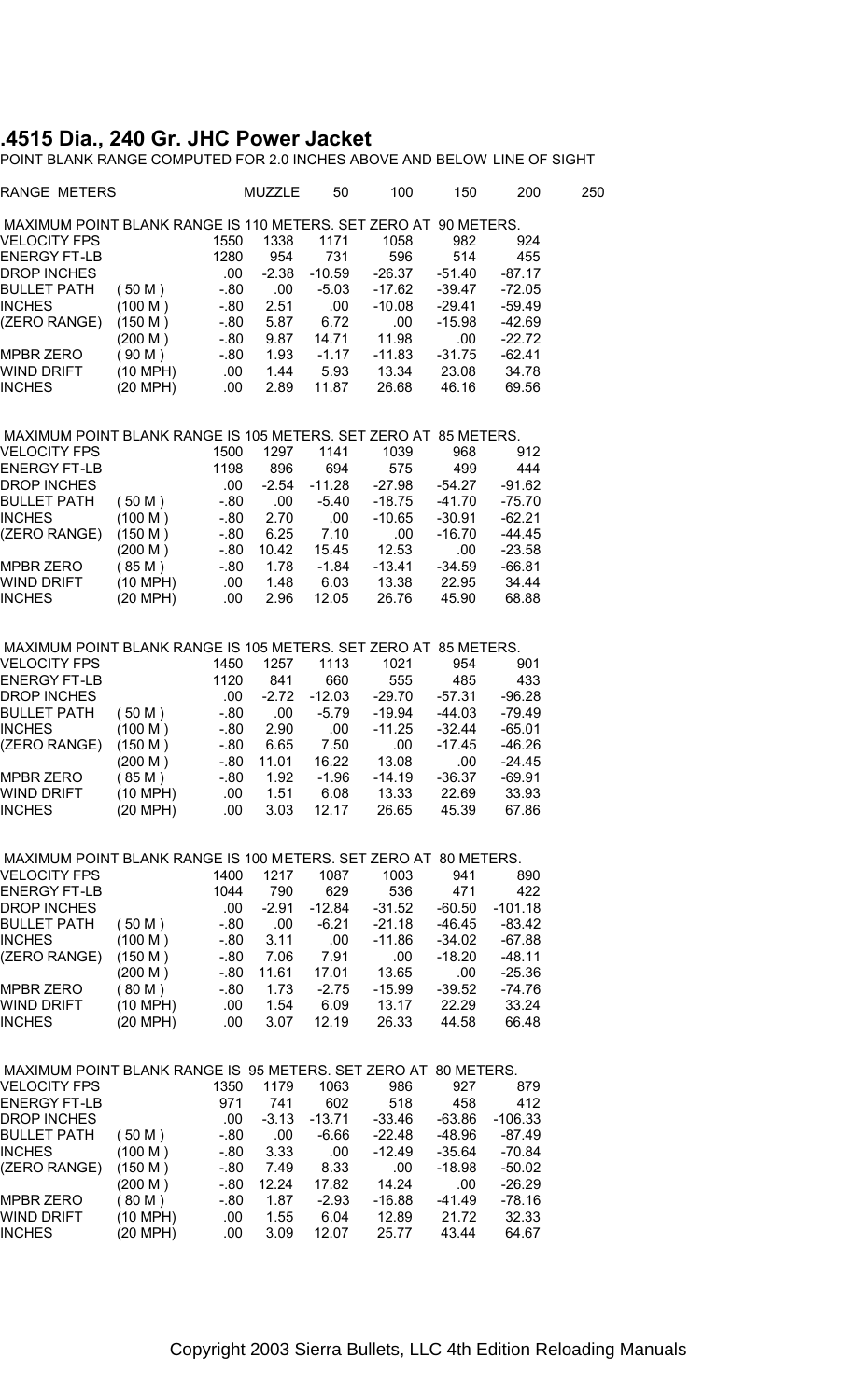| MAXIMUM POINT BLANK RANGE IS 90 METERS. SET ZERO AT 75 METERS. |                    |        |               |          |          |          |           |     |
|----------------------------------------------------------------|--------------------|--------|---------------|----------|----------|----------|-----------|-----|
| VELOCITY FPS                                                   |                    | 1300   | 1143          | 1040     | 969      | 913      | 868       |     |
| ENERGY FT-LB                                                   |                    | 900    | 696           | 576      | 500      | 444      | 401       |     |
| DROP INCHES                                                    |                    | .00    | $-3.36$       | $-14.65$ | $-35.52$ | -67.42   | $-111.74$ |     |
| <b>BULLET PATH</b>                                             | (50 M)             | $-80$  | .00           | $-7.13$  | -23.84   | $-51.58$ | $-91.74$  |     |
| INCHES                                                         | (100 M)            | $-80$  | 3.57          | .00      | $-13.14$ | $-37.31$ | $-73.91$  |     |
|                                                                | (150 M)            | -.80   | 7.95          | 8.76     | .00      | $-19.79$ | $-52.01$  |     |
| (ZERO RANGE)                                                   |                    |        |               |          |          |          |           |     |
|                                                                | (200 M)            | $-.80$ | 12.89         | 18.66    | 14.84    | .00      | $-27.27$  |     |
| MPBR ZERO                                                      | (75 M)             | -.80   | 1.64          | $-3.84$  | $-18.91$ | $-45.00$ | $-83.52$  |     |
| WIND DRIFT                                                     | $(10 \text{ MPH})$ | .00.   | 1.54          | 5.89     | 12.48    | 20.98    | 31.21     |     |
| INCHES                                                         | (20 MPH)           | .00    | 3.08          | 11.79    | 24.95    | 41.95    | 62.42     |     |
| RANGE METERS                                                   |                    |        | <b>MUZZLE</b> | 50       | 100      | 150      | 200       | 250 |
| MAXIMUM POINT BLANK RANGE IS 90 METERS. SET ZERO AT 75 METERS. |                    |        |               |          |          |          |           |     |
|                                                                |                    |        |               |          |          |          |           |     |
| VELOCITY FPS                                                   |                    | 1250   | 1108          | 1018     | 952      | 899      | 856       |     |
| ENERGY FT-LB                                                   |                    | 832    | 654           | 552      | 483      | 431      | 391       |     |
| DROP INCHES                                                    |                    | .00    | $-3.62$       | -15.66   | -37.71   | $-71.19$ | $-117.49$ |     |
| BULLET PATH                                                    | (50 M)             | $-80$  | .00.          | $-7.62$  | $-25.26$ | $-54.32$ | $-96.20$  |     |
| <b>INCHES</b>                                                  | (100 M)            | -.80   | 3.81          | .00      | $-13.82$ | $-39.07$ | $-77.13$  |     |
| (ZERO RANGE)                                                   | (150 M)            | -.80   | 8.42          | 9.21     | .00      | $-20.64$ | $-54.10$  |     |
|                                                                | (200 M)            | -.80   | 13.58         | 19.53    | 15.48    | .00      | $-28.30$  |     |
| MPBR ZERO                                                      | (75M)              | $-80$  | 1.77          | $-4.08$  | $-19.95$ | $-47.24$ | $-87.35$  |     |
|                                                                |                    |        |               |          |          |          |           |     |
| WIND DRIFT                                                     | (10 MPH)           | .00.   | 1.51          | 5.66     | 11.93    | 20.05    | 29.86     |     |
| INCHES                                                         | (20 MPH)           | .00    | 3.02          | 11.32    | 23.85    | 40.11    | 59.72     |     |
|                                                                |                    |        |               |          |          |          |           |     |
| MAXIMUM POINT BLANK RANGE IS 85 METERS. SET ZERO AT 70 METERS. |                    |        |               |          |          |          |           |     |
| VELOCITY FPS                                                   |                    | 1200   | 1075          | 995      | 934      | 885      | 844       |     |
| ENERGY FT-LB                                                   |                    | 767    | 616           | 528      | 465      | 417      | 380       |     |
| DROP INCHES                                                    |                    | .00.   | $-3.90$       | -16.75   | -40.05   | $-75.23$ | $-123.64$ |     |
| BULLET PATH                                                    | (50 M)             | -.80   | .00           | -8.14    | $-26.75$ | $-57.22$ | $-100.94$ |     |
| <b>INCHES</b>                                                  | (100 M)            | -.80   | 4.07          | .00      | $-14.53$ | $-40.93$ | $-80.58$  |     |
| (ZERO RANGE)                                                   | (150 M)            | $-80$  | 8.92          | 9.69     | .00      | $-21.56$ | $-56.35$  |     |
|                                                                |                    |        |               |          |          |          |           |     |
|                                                                | (200 M)            | -.80   | 14.31         | 20.47    | 16.17    | .00      | $-29.41$  |     |
| MPBR ZERO                                                      | (70 M)             | -.80   | 1.50          | $-5.15$  | $-22.26$ | $-51.24$ | $-93.45$  |     |
| WIND DRIFT                                                     | (10 MPH)           | .00.   | 1.45          | 5.33     | 11.24    | 18.95    | 28.29     |     |
| INCHES                                                         | (20 MPH)           | .00.   | 2.89          | 10.67    | 22.47    | 37.90    | 56.59     |     |
|                                                                |                    |        |               |          |          |          |           |     |
| MAXIMUM POINT BLANK RANGE IS 85 METERS. SET ZERO AT 70 METERS. |                    |        |               |          |          |          |           |     |
| VELOCITY FPS                                                   |                    | 1150   | 1044          | 972      | 916      | 870      | 831       |     |
| ENERGY FT-LB                                                   |                    | 704    | 581           | 503      | 447      | 403      | 368       |     |
| <b>DROP INCHES</b>                                             |                    | .00.   | $-4.21$       | $-17.92$ | -42.59   | $-79.61$ | $-130.34$ |     |
| BULLET PATH                                                    | (50 M)             | - 80   | .00           | $-8.70$  | $-28.36$ | $-60.37$ | $-106.09$ |     |
|                                                                |                    |        |               |          |          |          |           |     |
| INCHES                                                         | (100 M)            | -.80   | 4.35          | .00      | $-15.31$ | $-42.97$ | -84.34    |     |
| (ZERO RANGE)                                                   | (150 M)            | -.80   | 9.45          | 10.21    | .00      | $-22.56$ | $-58.83$  |     |
|                                                                | (200 M)            | - 80   | 15.09         | 21.49    | 16.92    | .00      | -30.63    |     |
| MPBR ZERO                                                      | (70 M)             | -.80   | 1.61          | $-5.48$  | $-23.53$ | -53.93   | $-98.04$  |     |
| WIND DRIFT                                                     | (10 MPH)           | .00    | 1.33          | 4.91     | 10.42    | 17.68    | 26.53     |     |
| <b>INCHES</b>                                                  | (20 MPH)           | .00    | 2.66          | 9.83     | 20.85    | 35.36    | 53.07     |     |
|                                                                |                    |        |               |          |          |          |           |     |
| MAXIMUM POINT BLANK RANGE IS 85 METERS. SET ZERO AT 70 METERS. |                    |        |               |          |          |          |           |     |
| <b>VELOCITY FPS</b>                                            |                    | 1100   | 1012          | 948      | 896      | 854      | 816       |     |
|                                                                |                    |        |               |          |          |          |           |     |
| ENERGY FT-LB                                                   |                    | 644    | 546           | 478      | 427      | 388      | 355       |     |
| DROP INCHES                                                    |                    | .00    | $-4.54$       | -19.20   | $-45.39$ | -84.49   | $-137.84$ |     |
| BULLET PATH                                                    | (50 M)             | -.80   | .00           | $-9.31$  | $-30.16$ | $-63.91$ | $-111.92$ |     |
| <b>INCHES</b>                                                  | (100 M)            | $-80$  | 4.66          | .00      | $-16.18$ | $-45.28$ | $-88.63$  |     |
| (ZERO RANGE)                                                   | (150 M)            | - 80   | 10.05         | 10.79    | .00      | $-23.71$ | $-61.66$  |     |
|                                                                | (200 M)            | - 80   | 15.98         | 22.64    | 17.78    | .00      | $-32.02$  |     |
| MPBR ZERO                                                      | (70 M)             | $-80$  | 1.74          | $-5.84$  | $-24.95$ | -56.97   | $-103.24$ |     |
| WIND DRIFT                                                     |                    | .00    | 1.17          |          |          | 16.30    | 24.65     |     |
|                                                                | (10 MPH)           |        |               | 4.42     | 9.53     |          |           |     |
| INCHES                                                         | (20 MPH)           | .00    | 2.34          | 8.84     | 19.05    | 32.60    | 49.31     |     |
|                                                                |                    |        |               |          |          |          |           |     |
| MAXIMUM POINT BLANK RANGE IS 80 METERS. SET ZERO AT 65 METERS. |                    |        |               |          |          |          |           |     |
| <b>VELOCITY FPS</b>                                            |                    | 1050   | 976           | 919      | 873      | 833      | 797       |     |